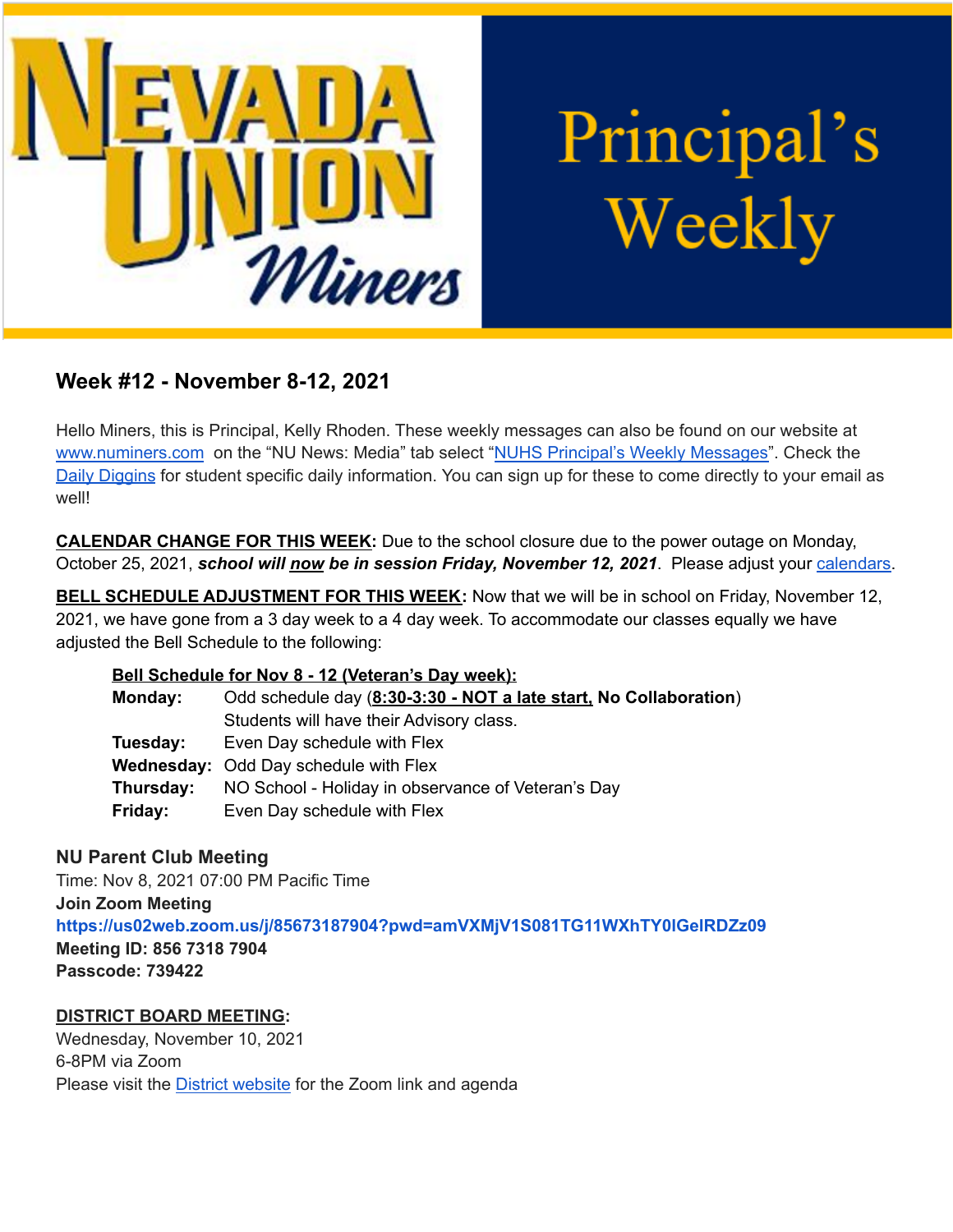## **Executive Council is very excited to announce the comeback of STUDENT CONGRESS!**

For some of you who may not know, Student Congress acts as a liaison between the student body and Executive Council. It is a great way for Council to hear ideas and concerns from the ASB. This year, one student will be selected from each advisory class.

Advisors, please set aside time on Monday to discuss and elect a representative from your Advisory period for Student Congress and **[fill out this quick Google form](https://forms.gle/Dzs1rVczcWwyfFa86)** to submit the student's name so Council can send that individual more information.

Please email ASB Vice President, Aneka Torgrimson or Activities Director, Pete Totoonchie with any questions or concerns!

## **AFTER SCHOOL TUTORING:**

After school English Learners (EL/RFEP) tutoring is available Monday - Friday 3:40-4:40 in J102. The tutoring is helpful with Math, English, History and Science.

After school in the library for All Students: 3:40 - 4:40

|              | <b>Monday</b>        | <b>Tuesday</b> | Wednesday       | <b>Thursday</b>      | <b>Friday</b>  |
|--------------|----------------------|----------------|-----------------|----------------------|----------------|
| D. Fairchild |                      | <b>English</b> | <b>English</b>  |                      | <b>English</b> |
| K. Molitor   |                      |                | <b>All Math</b> |                      |                |
| J. Stroeve   | All math,<br>science |                |                 | All math,<br>science |                |

## **ATHLETICS:**

With what seems to be ever changing protocols and guidelines from the state and local public health agencies, as well as the number of cases and/or quarantines and the AQI (Air Quality Index) from our school and the opponents school, please be aware of the daily changes to our athletic events. The schedules can be found on our website @ [www.numiners.com](http://www.numiners.com) under the Athletics tab.

## NUHS Athletics [Schedules](https://nevadaunion.njuhsd.com/Athletics/Sports-Calendar--Schedules/index.html)

Athletic [Registration:](https://nevadaunion.njuhsd.com/Athletics/How-to-Register-For-a-Sport/index.html) Make sure you register your student to participate in sports now and in the future. This registration must be completed annually.

**CLOSED CAMPUS:** As a reminder to all, Nevada Union High School, as well as all campus' across the district have a CLOSED CAMPUS policy. Students should not be leaving during the school day without parent permission and supervision. Campus Supervisors will be monitoring parking lots and turning students around that do not have an open period or a note to leave school.

- During the School Day:
- Parking lots are off limits
- The Church parking lots are off limits
- The trails to Sierra College and Briar Patch are off limits

Please stay on campus from Bell to Bell and avoid disciplinary action.

Closed campus also means that no deliveries are allowed. This includes Door Dash and other food deliveries.